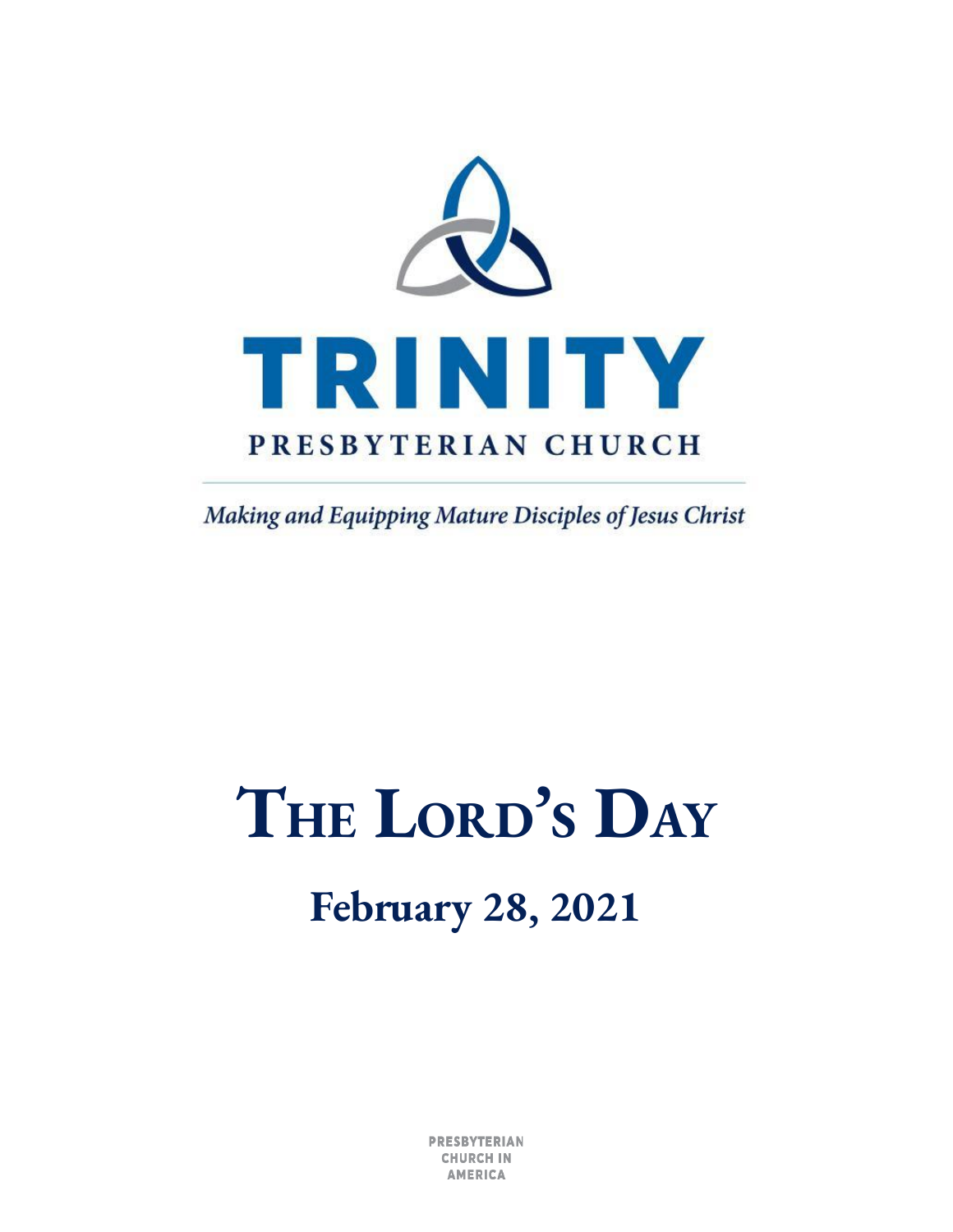#### **NEWS AND NOTES**

- **A warm welcome to our visitors!** We're glad you joined us for worship today. Please fill out the welcome tab on the back page of the bulletin and place it in the offering plate by the entrance so we know you were with us!
- **Nursery.** We are hoping to reopen the nursery for the 9:00 a.m. service. Please let Robin Arms know at wally.arms@gmail.com or 423.453.7419 if you would be willing to serve in this ministry, even if you've served before.
- **RSVP**. Please RSVP each week for the 9:00 a.m. or 11:00 a.m. Sunday service. Links to RSVP are in the weekly newsletter or online at [trinityprescleveland.com.](https://trinityprescleveland.us13.list-manage.com/track/click?u=0f2b37e5be7fa2f1af6d01eff&id=6dbe524ea4&e=64d033b594)
- **Giving.** During this time, you may give tithes, offerings, and gifts to missions or mercy by giving during a Sunday service, mailing a check to the church (1780 Stuart Rd. NE, Cleveland, TN 37312), by using your bank's online payment service, or by giving online on Simple Church or at [trinityprescleveland.com](https://trinityprescleveland.us13.list-manage.com/track/click?u=0f2b37e5be7fa2f1af6d01eff&id=b8efdfc127&e=64d033b594)[/giving.](https://trinityprescleveland.us13.list-manage.com/track/click?u=0f2b37e5be7fa2f1af6d01eff&id=893f8091e1&e=64d033b594)
- **Kingdom Prayer Group:** The Kingdom Prayer group would love to have others join them for their virtual prayer group, which focuses on persecuted Christians, missions, our country, and our church body. They meet Tuesdays at 3:00 p.m. If interested, contact Lynne Swan at 423.472.8632.
- **Volunteers Needed.** We thank God for the faithful service of our ushers and greeters, as well as our security and disinfecting teams, during this difficult season. If you are willing and able to help lighten their loads by joining one of these teams, please let Jessica know at jessica@trinityprescleveland.com. She will connect you with the team leader so you can be equipped to begin serving as soon as possible.
- **Proverbs Scripture Journals:** As an optional resource for the Wednesday night adult class, Proverbs Scripture Journals are available for purchase in the office for \$6.

#### **Treasurer's Report:**

2020 Weekly Budget: \$7,250.00 Offering from 2/21/21: \$2,170.00 Budget through 2/21/21: \$58,000.00 Offering through 2/21/21: \$47,037.10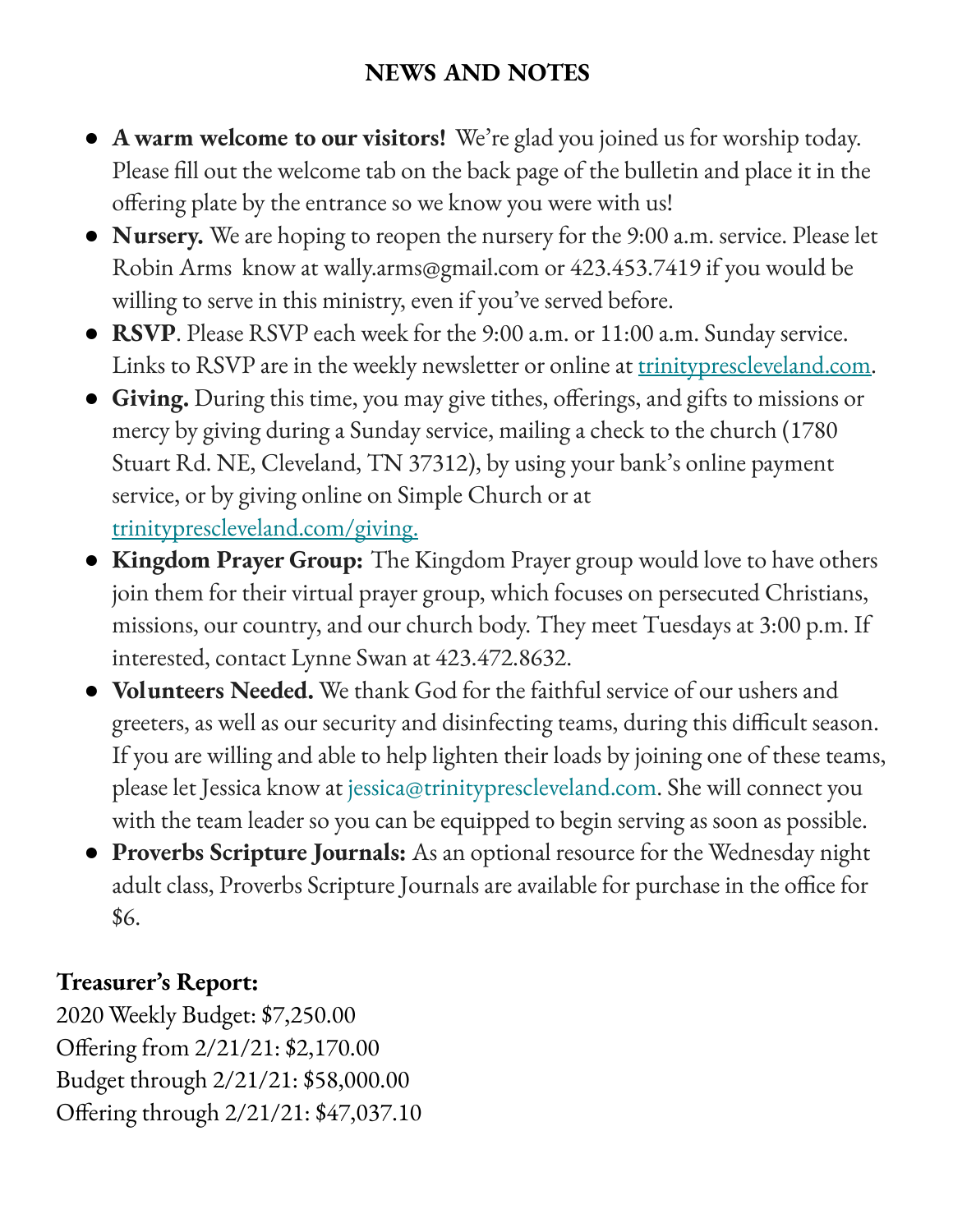#### **This Week's Events: Today, February 28**

9:00 a.m. First service 11:00 a.m. Second service 5:00 p.m. Love small group—Zoom 5:30 p.m. Trew small group—Lawrys' 5:30 p.m. Brantley small group—church 6:00 p.m. Christmann small group—Christmanns' 6:00 p.m. Brown small group—Zoom *Happy Birthday to Brittany Clawson, Leigh Ann Coats, and Katherine Pool!* **Tuesday, March 2** 6:30 a.m. Men's Bible study—Swan's 3:00 p.m. Kingdom Prayer Group—Zoom 7:00 p.m. Men's Bible study—Duncan's **Wednesday, March 3** 6:30 p.m. Kids' clubs, youth groups, and adult group **Thursday, March 4** 12:00 p.m. Men's lunch—church *Happy Birthday to Jeff Williams!* **Friday, March 5** *Happy Birthday to Bethany Greene!* **Saturday, March 6** Youth Service Project TBD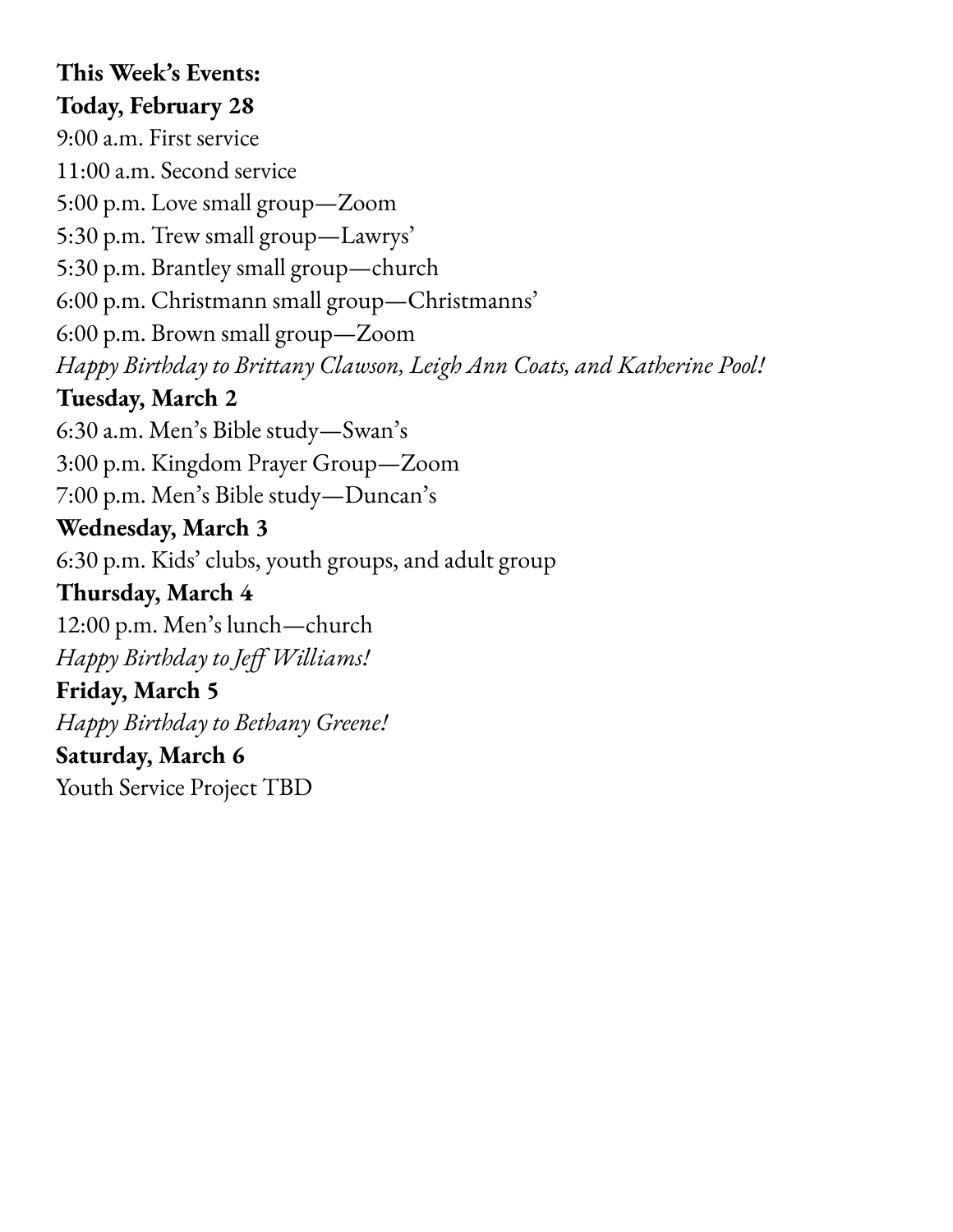#### **Small Groups:**

Small groups plan to meet each Sunday, except the 3rd Sunday of the month. Please contact the host to confirm time and location.

#### **Brantley Group:** 5:30–7:00 p.m.

Hosted at the church Masks required Childcare available 423.650.7938–Jessica Brantley

**Brown Group:** 6:00–7:30 p.m.

Hosted on Zoom 919.810.8405–Jenny Brown

#### **Christmann Group:** 6:00–7:30 p.m.

Masks not required Childcare available 3700 Sourwood Trail NW, Cleveland 314.898.7082–Amelia Christmann

**Love Group:** 5:00–6:30 p.m. Hosted on Zoom during the winter 423.650.3121–Anna Love

**Trew Group:** 5:30–7:00 p.m. Masks not required Childcare available Hosted by the Lawrys 165 Gentle Mist Lane NE, Cleveland 423.464.0259–Rachel Lawry

#### **College & Career "Dinner & Scripture":**

Will resume Spring 2021 423.284.9224–Leigh Ann Coats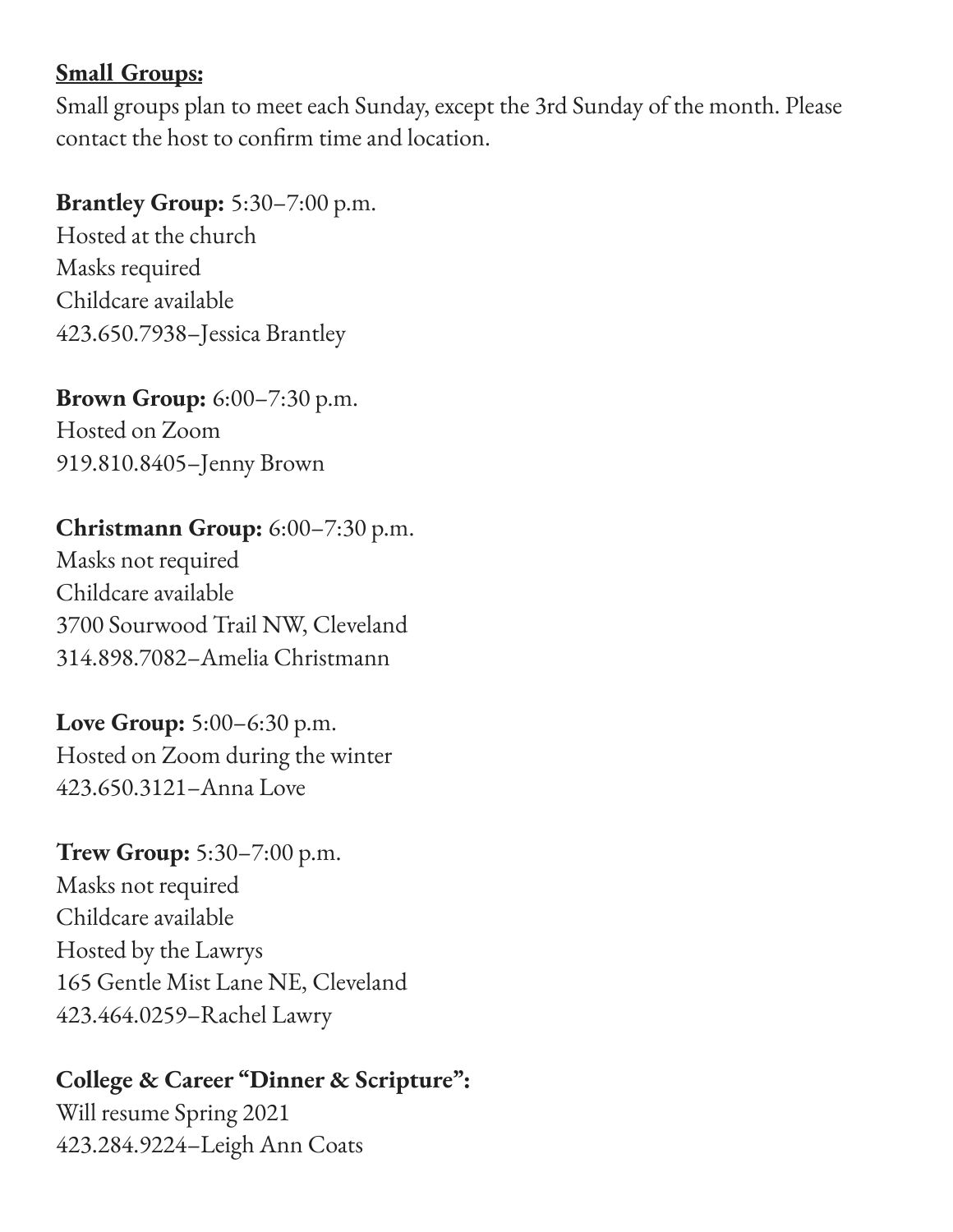

**ORDER OF WORSHIP February 28, 2021**

**Welcome and Greeting**

**Announcements**

**Prayers of Preparation**

#### **ADORATION OF GOD**

#### **Call to Worship** *Psalm 40:1–5*

[1] I waited patiently for the LORD; he inclined to me and heard my cry. [2] He drew me up from the pit of destruction, out of the miry bog, and set my feet upon a rock, making my steps secure. [3] He put a new song in my mouth, a song of praise to our God. Many will see and fear, and put their trust in the LORD.

[4] Blessed is the man who makes the LORD his trust, who does not turn to the proud, to those who go astray after a lie!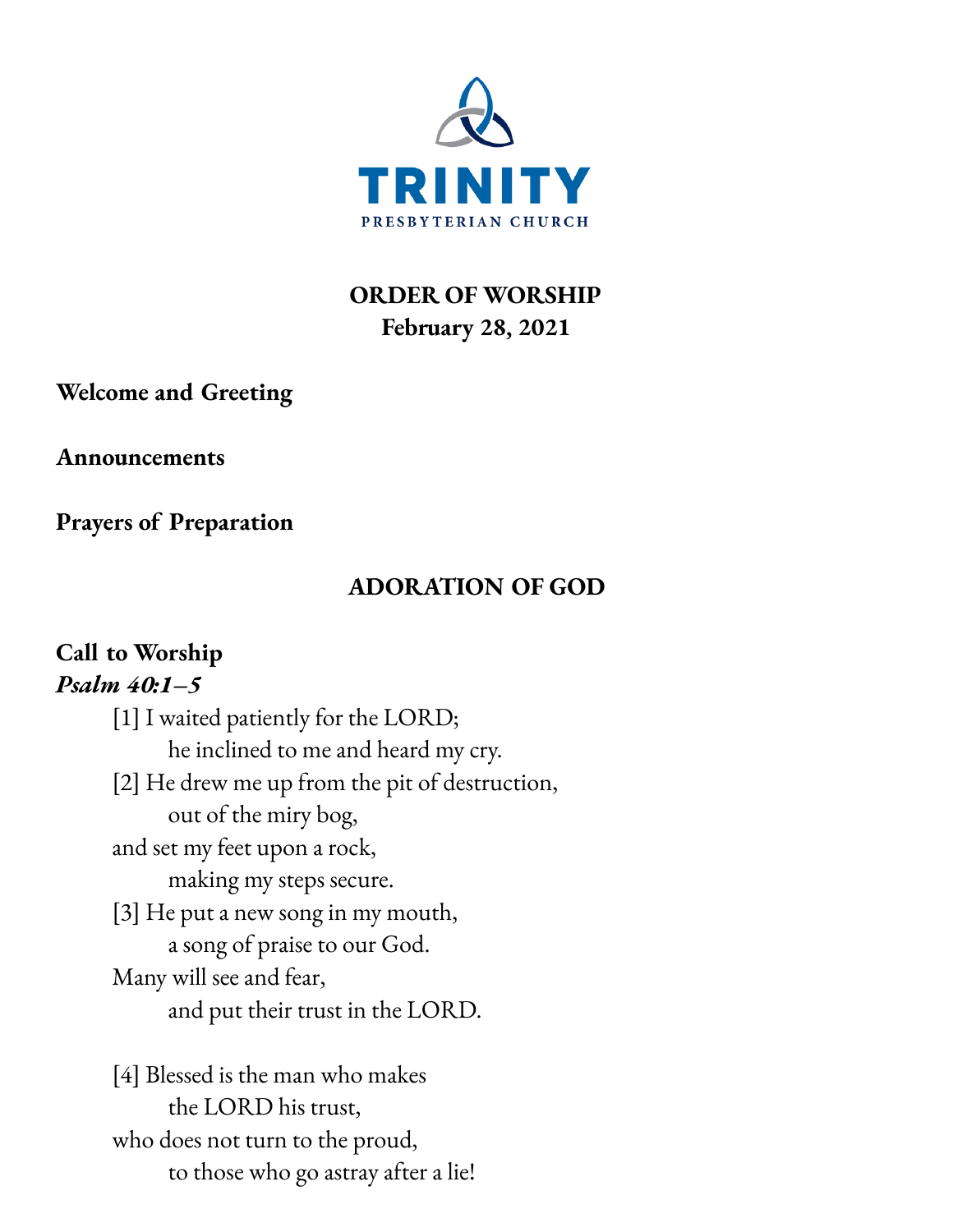[5] You have multiplied, O LORD my God, your wondrous deeds and your thoughts toward us; none can compare with you! I will proclaim and tell of them, yet they are more than can be told.

#### **Song of Praise** *Satisfied*

1. All my lifelong, I had panted for a drink from some cool spring, That I hoped would quench the burning of the thirst I felt within.

*Chorus*

*Hallelujah! He has found me, the one my soul so long has craved. Jesus satisfies all my longings, through his blood I now am saved.*

2. Feeding on the filth around me, till my strength was almost gone, Longed my soul for something better, only still to hunger on.

*Chorus*

3. Poor I was and sought for riches, something that would satisfy, But the dust I gathered 'round me, only mocked my soul's sad cry.

*Chorus*

4. Well of water ever springing, bread of life so rich and free, Untold wealth that never faileth, my Redeemer is to me.

*Chorus*

**Prayer of Invocation**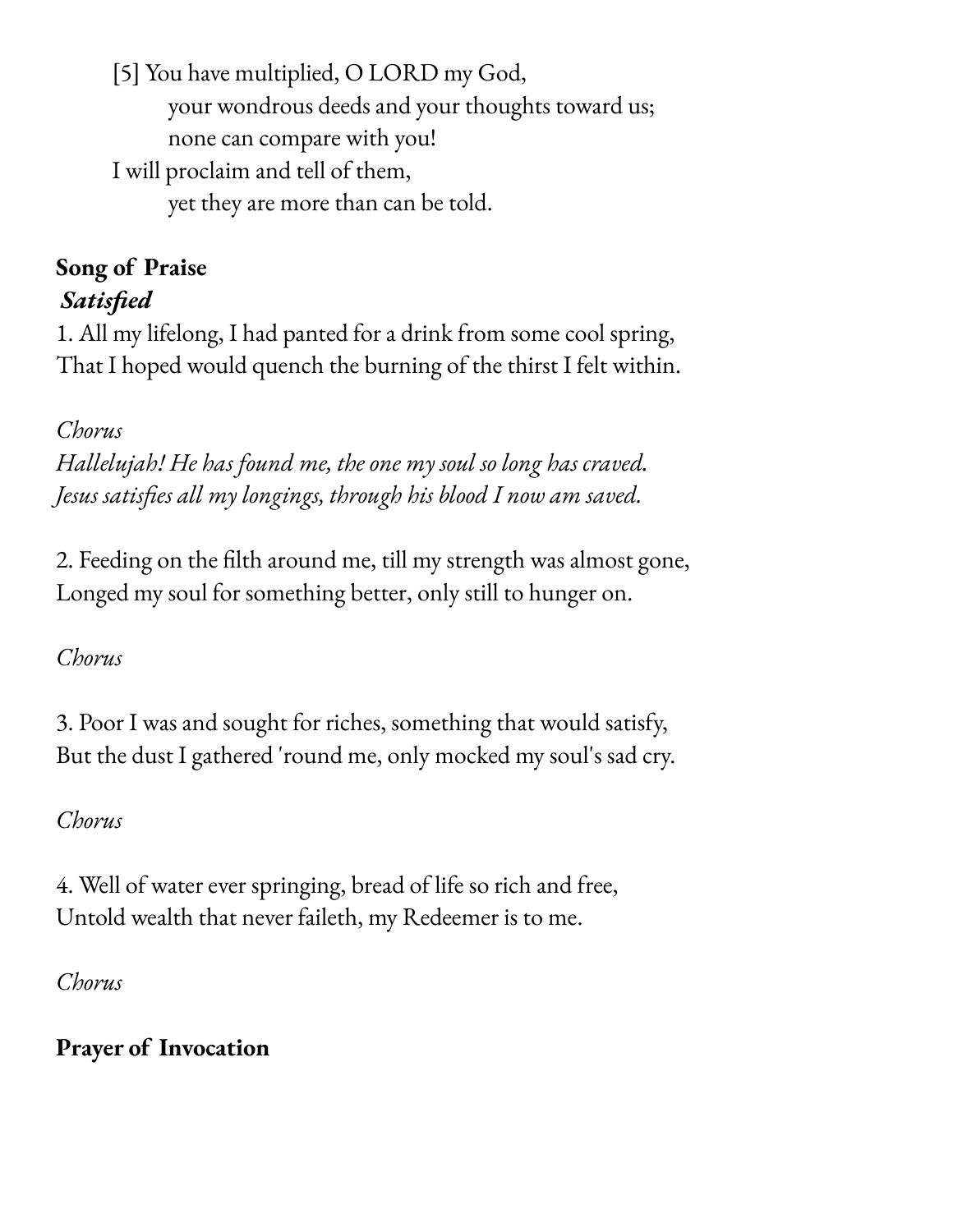**Confession of Faith** *Westminster Shorter Catechism (Questions 16 & 17)* LEADER: Did all mankind fall in Adam's first transgression? **PEOPLE: The covenant being made with Adam, not only for himself, but for his posterity; all mankind, descending from him by ordinary generation, sinned in him, and fell with him, in his first transgression.**

#### LEADER: Into what estate did the fall bring mankind? **PEOPLE: The fall brought mankind into an estate ofsin and miser***y.*

#### **Confession of Sin**

Almighty and most merciful Father, we have erred and strayed from your ways, like lost sheep. We have followed too much the devices and desires of our own hearts. We have offended against your holy laws. We have left undone those things which we ought to have done, and we have done those things which we ought not to have done. We have sinned and fallen short of your glory.

O Lord, have mercy upon us, for we are miserable offenders. Spare us and restore us, O God, as we confess our sins, according to your great promise, declared to mankind in Christ Jesus our Lord. And grant, merciful Father, for his sake, that we may hereafter live godly, righteous, and sober lives, in the power of your grace, to the glory of your holy name. Amen.

#### **Assurance of Pardon** *Hebrews 2:14–17*

[14] Since therefore the children share in flesh and blood, he himself likewise partook of the same things, that through death he might destroy the one who has the power of death, that is, the devil, [15] and deliver all those who through fear of death were subject to lifelong slavery. [16] For surely it is not angels that he helps, but he helps the offspring of Abraham. [17] Therefore he had to be made like his brothers in every respect, so that he might become a merciful and faithful high priest in the service of God, to make propitiation for the sins of the people.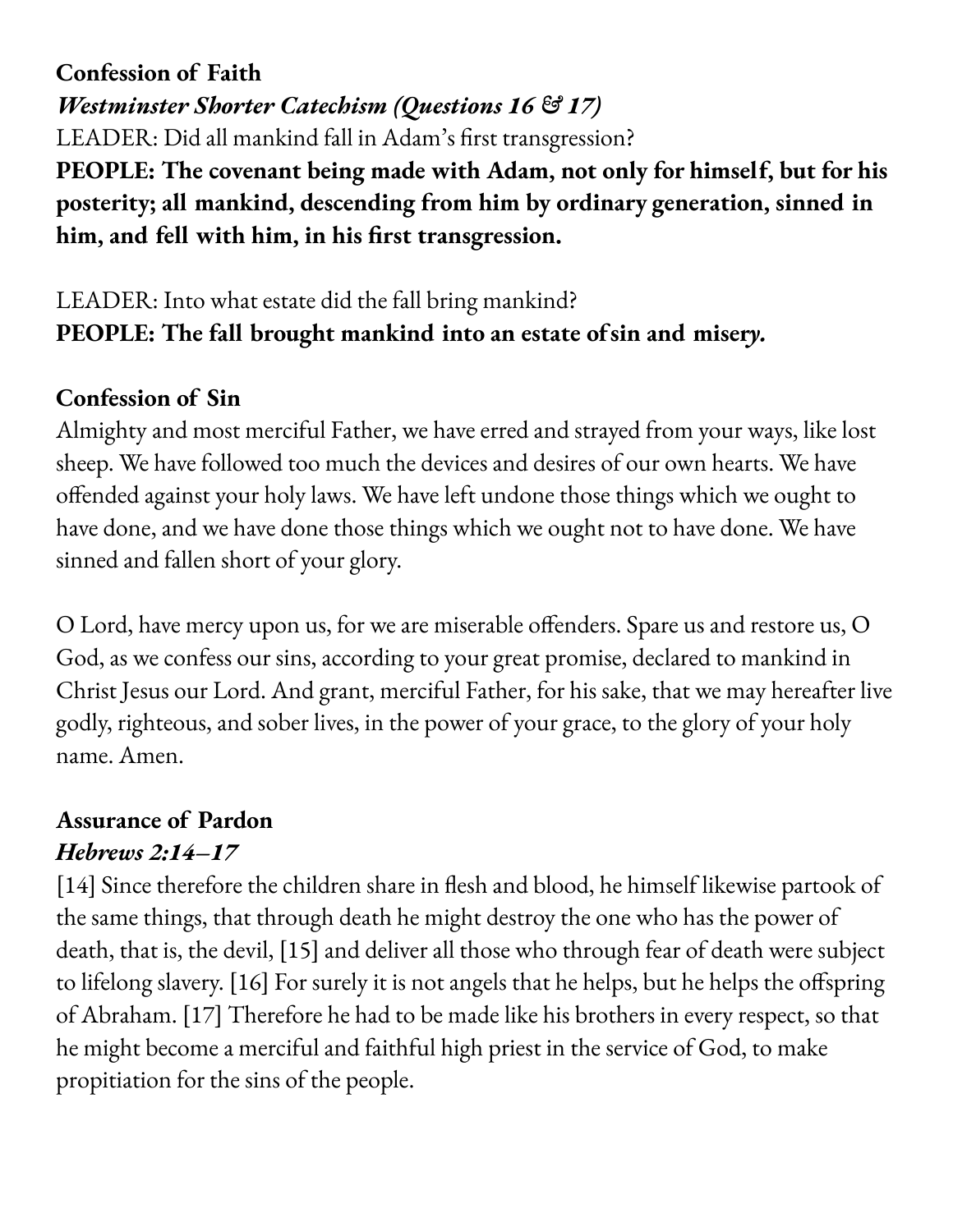### **Songs of Hope** *Before the Throne of God Above*

1. Before the throne of God above, I have a strong and perfect plea. A great High Priest, whose name is Love, who ever lives and pleads for me. My name is graven on his hands, my name is written on his heart, I know that while in heav'n he stands, no tongue can bid me thence depart, No tongue can bid me thence depart.

2. When Satan tempts me to despair, and tells me of the guilt within, Upward I look and see him there, who made an end of all my sin. Because the sinless Savior died, my sinful soul is counted free, For God the Just is satisfied, to look on him and pardon me, To look on him and pardon me.

3. Behold him there the Risen Lamb, my perfect spotless Righteousness, The great unchangeable I Am, the King of glory and of grace. One with himself I cannot die, my soul is purchased by his blood, My life is hid with Christ on high, with Christ my Savior and my God, With Christ my Savior and my God.

One with himself I cannot die, my soul is purchased by his blood, My life is hid with Christ on high, with Christ my Savior and my God, With Christ my Savior and my God.

### *Hast Thou Heard Him, Seen Him, Known Him?*

1. Hast thou heard him, seen him, known him? Is not thine a captured heart? Chief among ten thousand own him, joyful choose the better part.

#### *Chorus*

*Captivated by his beauty, worthy tribute haste to bring. Let his peerless worth constrain thee, crown him now unrivaled King.*

2. What can strip the seeming beauty, from the idols of the earth? Not a sense of right or duty, but the sight of peerless worth.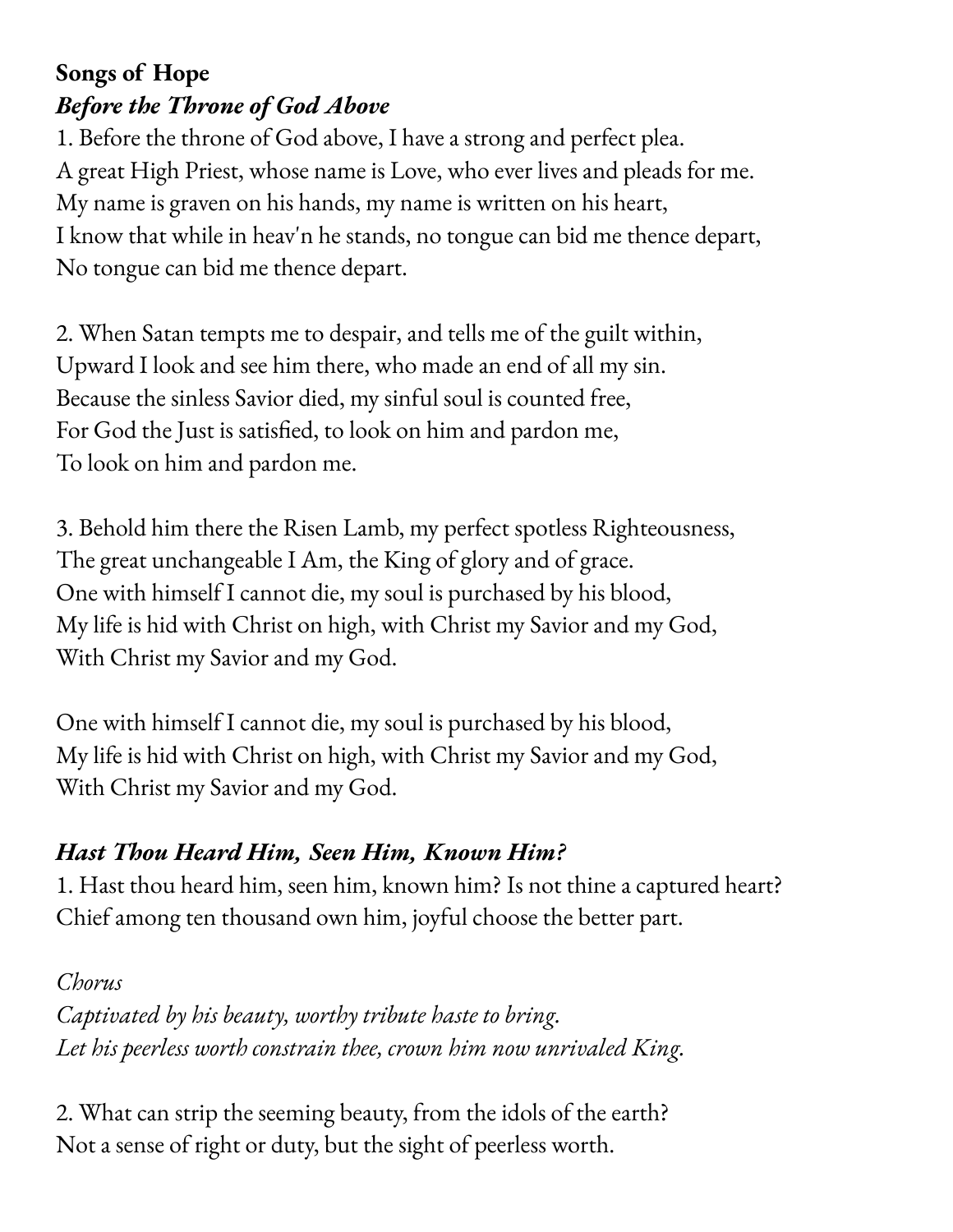#### *Chorus*

3. 'Tis that look that melted Peter, 'tis that face that Stephen saw, 'Tis that heart that wept with Mary, can alone from idols draw. *Chorus (x2)*

Crown him now unrivaled King. (x2)

#### **Collection of Tithes and Offerings**

#### **MEANS OF GRACE**

#### **The Pastoral Prayer Scott Love**

Our Father, who art in heaven, hallowed be thy name. Thy kingdom come, thy will be done, on earth as it is in heaven. Give us this day our daily bread, and forgive us our debts, as we forgive our debtors. Lead us not into temptation, but deliver us from evil. For thine is the kingdom, the power, and the glory forever. Amen.

### **Scripture Reading**

#### *Acts 4:23–31*

[23] When they were released, they went to their friends and reported what the chief priests and the elders had said to them. [24] And when they heard it, they lifted their voices together to God and said, "Sovereign Lord, who made the heaven and the earth and the sea and everything in them, [25] who through the mouth of our father David, your servant, said by the Holy Spirit,

"'Why did the Gentiles rage, and the peoples plot in vain? [26] The kings of the earth set themselves, and the rulers were gathered together, against the Lord and against his Anointed'—

[27] for truly in this city there were gathered together against your holy servant Jesus, whom you anointed, both Herod and Pontius Pilate, along with the Gentiles and the peoples of Israel, [28] to do whatever your hand and your plan had predestined to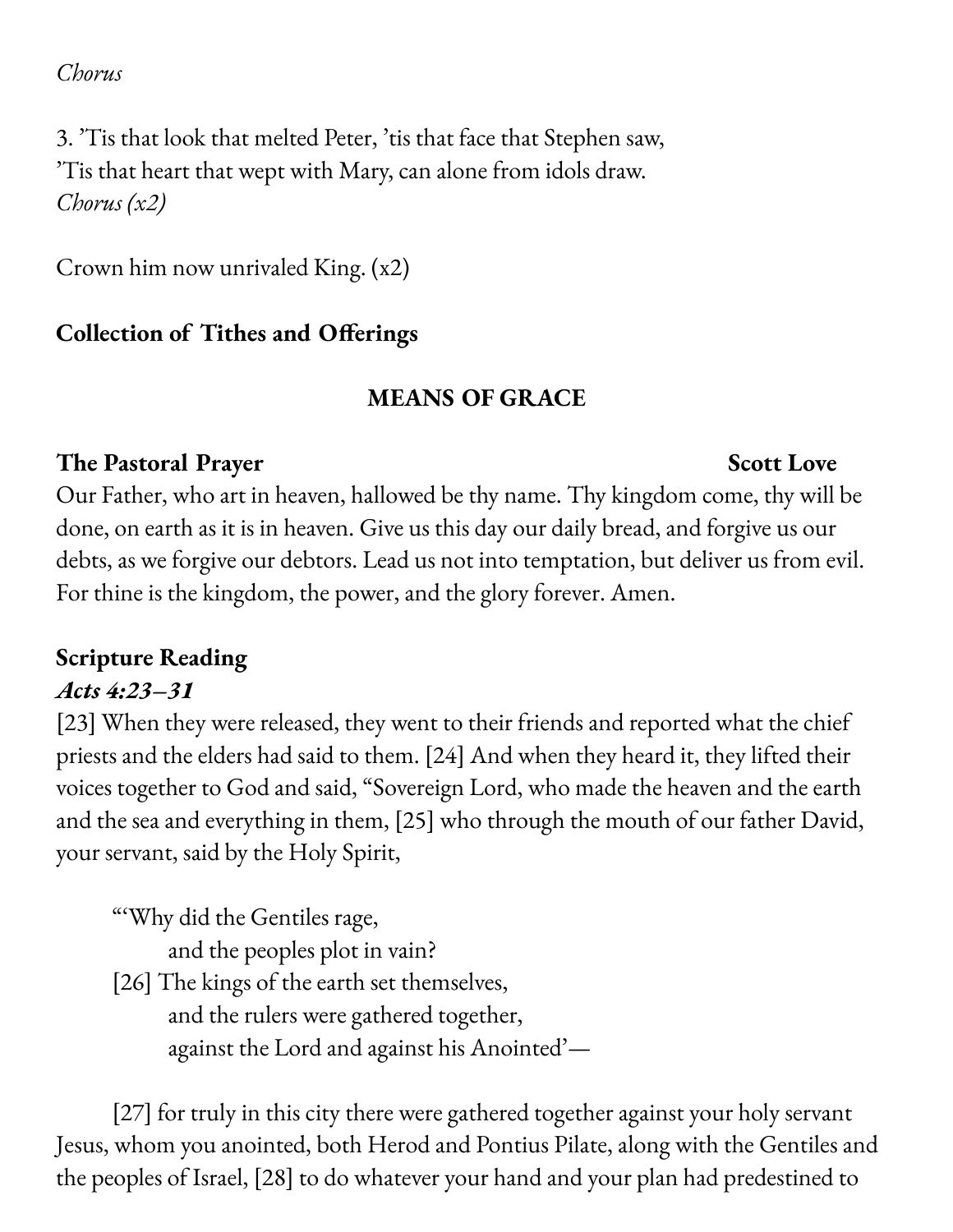take place. [29] And now, Lord, look upon their threats and grant to your servants to continue to speak your word with all boldness, [30] while you stretch out your hand to heal, and signs and wonders are performed through the name of your holy servant Jesus." [31] And when they had prayed, the place in which they were gathered together was shaken, and they were all filled with the Holy Spirit and continued to speak the word of God with boldness.

#### **Children's Sermon**

**Sermon** *The Apostles Pray with Their Friends*

#### **RESPONSE AND BLESSING**

#### **Song of Response and Blessing** *What a Friend We Have in Jesus*

1. What a friend we have in Jesus, all our sins and griefs to bear! What a privilege to carry everything to God in prayer! O what peace we often forfeit, O what needless pain we bear, All because we do not carry everything to God in prayer.

2. Have we trials and temptations? Is there trouble anywhere? We should never be discouraged: take it to the Lord in prayer! Can we find a friend so faithful, who will all our sorrows share? Jesus knows our every weakness—take it to the Lord in prayer!

3. Are we weak and heavy laden, cumbered with a load of care? Precious Savior, still our refuge—take it to the Lord in prayer! Do thy friends despise, forsake thee? Take it to the Lord in prayer! In his arms he'll take and shield thee; thou wilt find a solace there.

4. Blessed Savior thou hast promised, thou wilt all our burdens bear. May we ever Lord be bringing all to thee in earnest prayer. Soon in glory bright unclouded, there will be no need for prayer. Rapture praise and endless worship will be our sweet portion there.